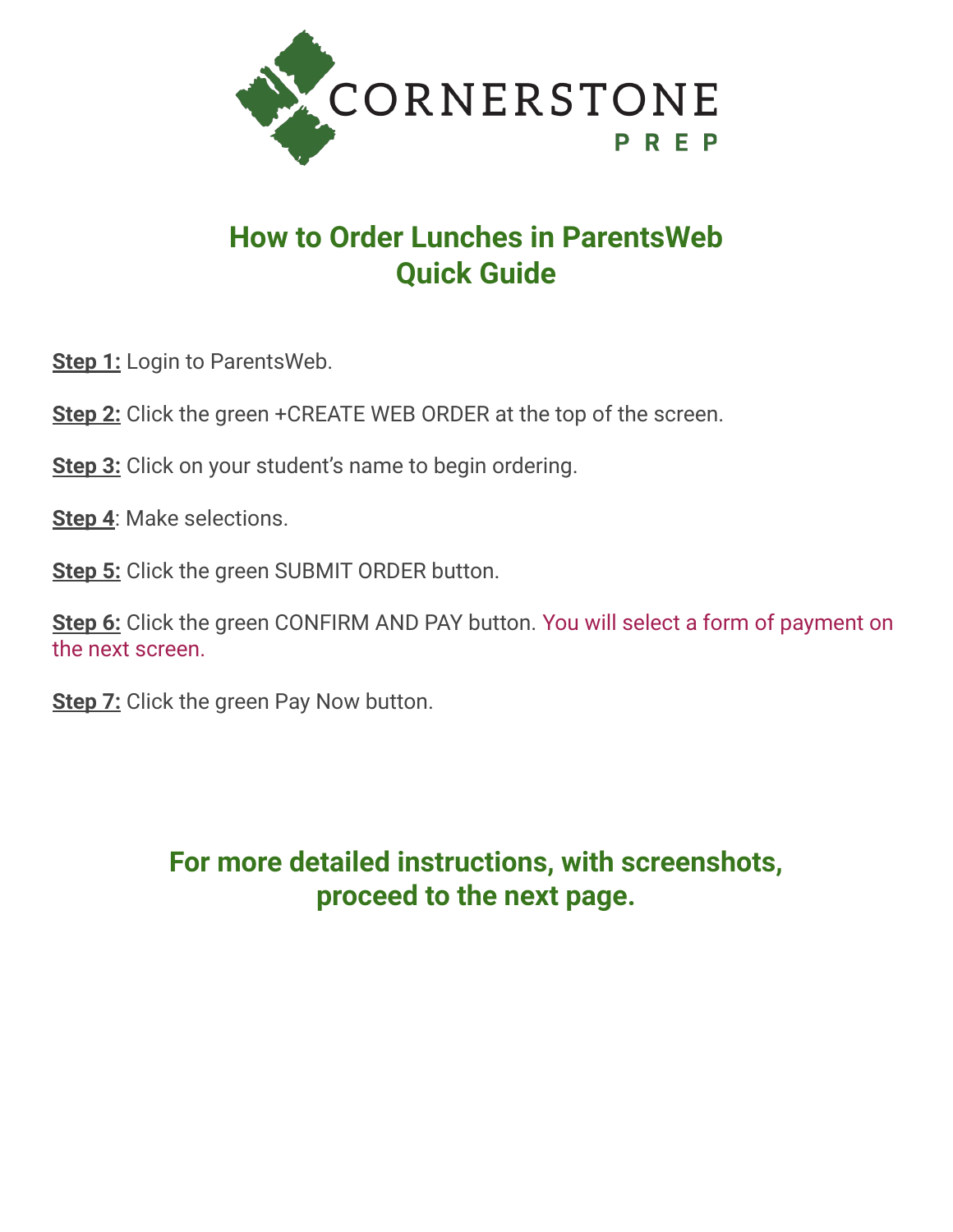**Step 1:** Go to [cornerstoneprep.org](https://www.cornerstoneprep.org/) and click on ParentsWeb at the top of the screen.

**Step 2:** Login to ParentsWeb.

**Step 3:** Click on the dropdown arrow next to Student in the menu and select Lunch.

**Step 4:** Click the green +CREATE WEB ORDER at the top of the screen.

**Step 5:** Click on your student's name to reveal dates for ordering.

| Lunch Ordering                                 |                     |
|------------------------------------------------|---------------------|
| <b>Lunch Order Form</b>                        |                     |
| Student Name (\$0.00)                          |                     |
| Quantity may include items previously ordered. |                     |
| Grand Total: \$ (\$0.00)                       | <b>SUBMIT ORDER</b> |

#### **Step 6**: Click on the date to reveal the lunch choices available for that date.

| <b>Lunch Order Form</b>                      |  |
|----------------------------------------------|--|
| Student Name (\$0.00)                        |  |
| Lunch Items for Thursday 05/05/2022 (\$0.00) |  |
| Lunch Items for Friday 05/06/2022 (\$0.00)   |  |
| Lunch Items for Friday 05/13/2022 (\$0.00)   |  |
| Lunch Items for Friday 05/20/2022 (\$0.00)   |  |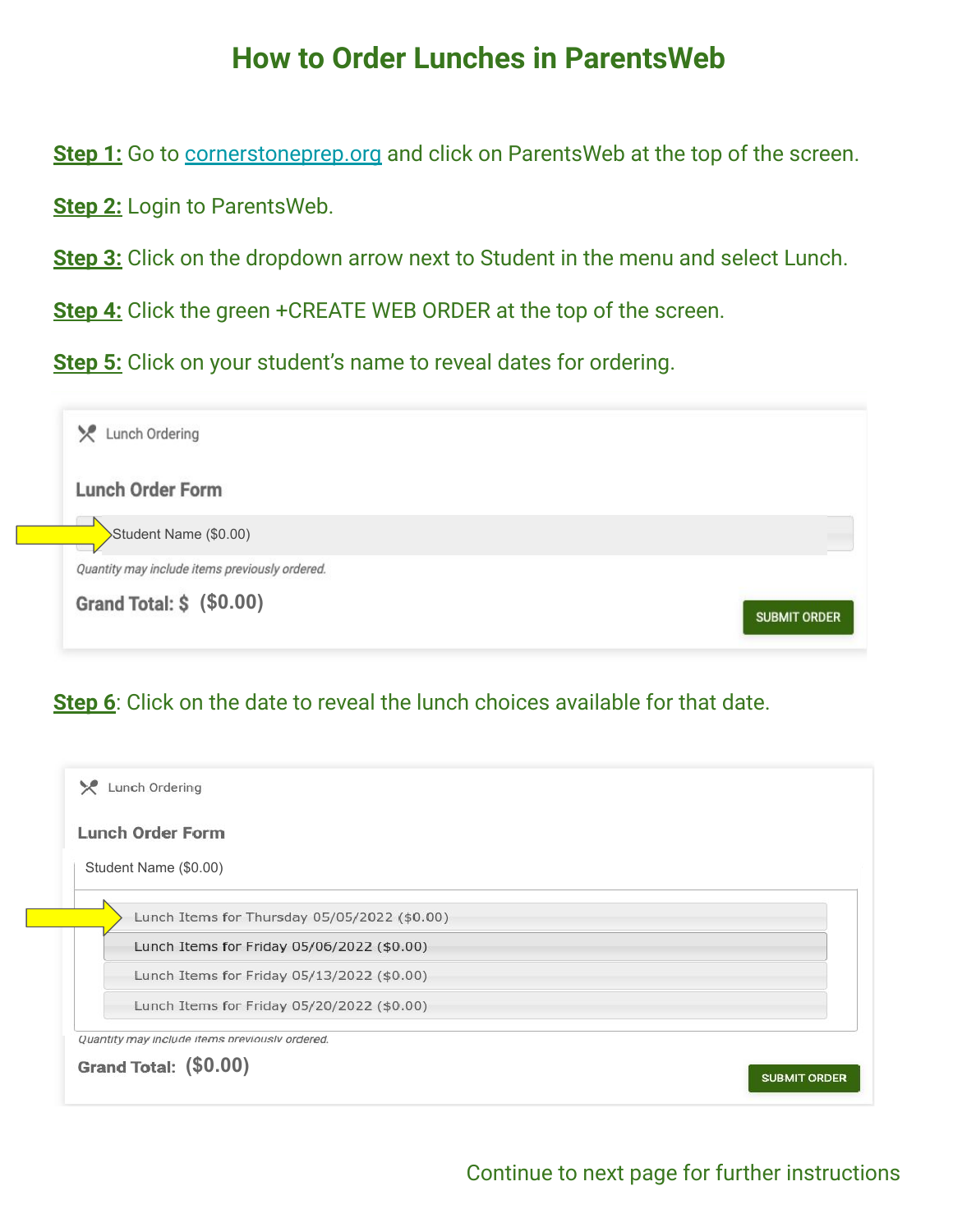**Step 7:** Enter a quantity next to your meal choice.

| <b>Lunch Order Form</b> |                                                                                                                                                                                                                                   |
|-------------------------|-----------------------------------------------------------------------------------------------------------------------------------------------------------------------------------------------------------------------------------|
| Student Name (\$0.00)   |                                                                                                                                                                                                                                   |
|                         | Lunch Items for Thursday 05/05/2022 (\$0.00)                                                                                                                                                                                      |
|                         | Lunch Items for Friday 05/06/2022 (\$0.00)                                                                                                                                                                                        |
|                         | <b>Lunch Item</b><br><b>Price Quantity Total</b><br>Arby's Classic Roast Beef Sandwich, curly fries, ice cream, drink<br>\$6.50<br>\$0.00<br>Arby's Roast Turkey Ranch and Bacon Sandwich, curly fries, ice cream, drink \$6.50 2 |
|                         | Lunch Items for Friday 05/13/2022 (\$0.00)                                                                                                                                                                                        |
|                         | Lunch Items for Friday 05/20/2022 (\$0.00)                                                                                                                                                                                        |
|                         | Quantity may include items previously ordered.                                                                                                                                                                                    |
| Grand Total: \$0.00     |                                                                                                                                                                                                                                   |

**Step 8:** Repeat steps 6 and 7 to make all selections for this student. If you are ordering for multiple students, continue in this screen until you have completed orders for all of your students.

**Step 9:** When you have completed your selections, click the green SUBMIT ORDER button.

**Step 10:** Review your order. If a change is needed, click the green BACK button and make the needed changes. If the order is correct, click the green CONFIRM AND PAY button. Not finished yet. You still need to select a form of payment. Continue to Step 11.

| <b>Student Name</b> |                                                                                    | Price  | Quantity | Total   |  |
|---------------------|------------------------------------------------------------------------------------|--------|----------|---------|--|
| Sarah Souza         |                                                                                    |        |          |         |  |
| 05/06/2022          |                                                                                    |        |          |         |  |
|                     | Arby's Roast Turkey Ranch and Bacon Sandwich, curly fries, ice cream, drink \$6.50 |        | 2        | \$13.00 |  |
| 05/13/2022          |                                                                                    |        |          |         |  |
|                     | Wendy's Chicken Nuggets, fries, small frosty, drink                                | \$6.50 | 1        | \$6.50  |  |
|                     | Wendy's Double Cheeseburger, fries, small frosty, drink                            | \$6.50 | 1        | \$6.50  |  |

#### Continue to next page for payment instructions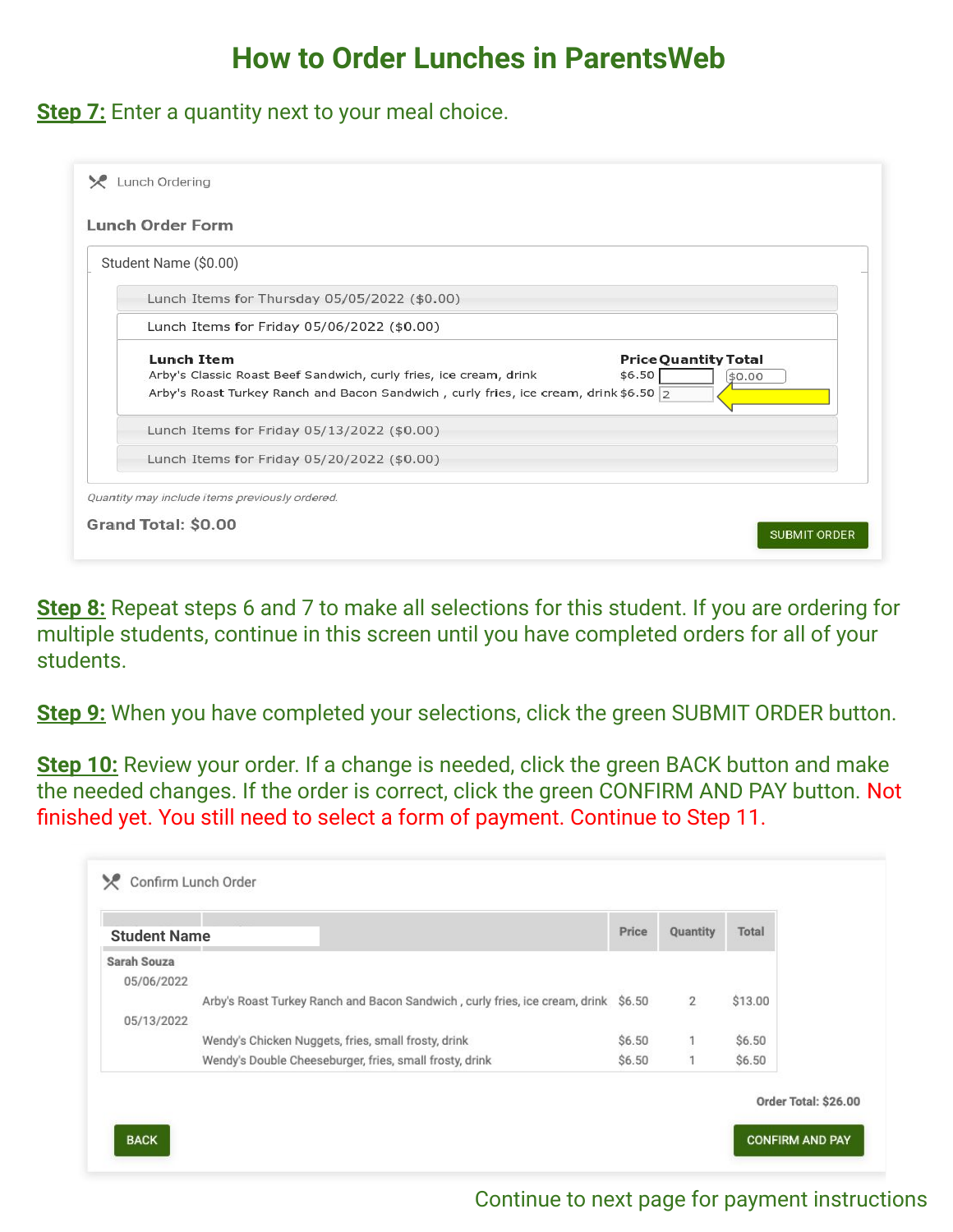**Step 11:** Review the total, your payment information, and the confirmation email address. If you wish to use a different payment method, click Add a New Account under Payment Method.



Continue to next page for confirmation instructions